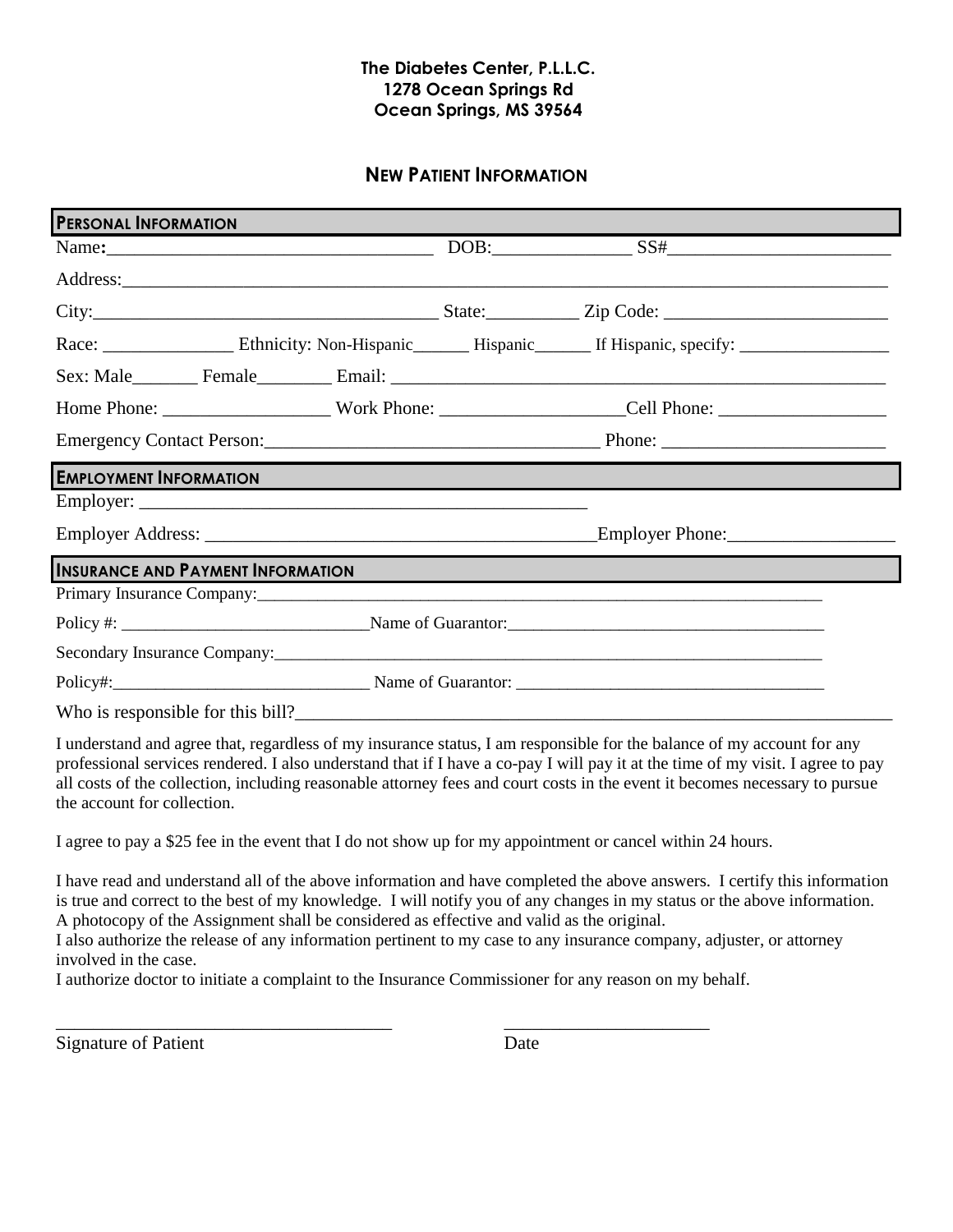# **HISTORY OF PRESENT ILLNESS**

**If you were referred by a doctor, what doctor referred you? Who is your Primary Care Physician?**

**Please list medication ALLERGIES and type of reaction:**

| <b>MEDICATION</b> | <b>REACTION</b> |
|-------------------|-----------------|
|                   |                 |
|                   |                 |
|                   |                 |

# **Please list all CURRENT MEDICATIONS:**

| <b>MEDICATION</b> | <b>DOSE</b> | HOW OFTEN IS MED TAKEN |
|-------------------|-------------|------------------------|
|                   |             |                        |
|                   |             |                        |
|                   |             |                        |
|                   |             |                        |
|                   |             |                        |
|                   |             |                        |
|                   |             |                        |
|                   |             |                        |
|                   |             |                        |
|                   |             |                        |
|                   |             |                        |
|                   |             |                        |
|                   |             |                        |
|                   |             |                        |
|                   |             |                        |
|                   |             |                        |
|                   |             |                        |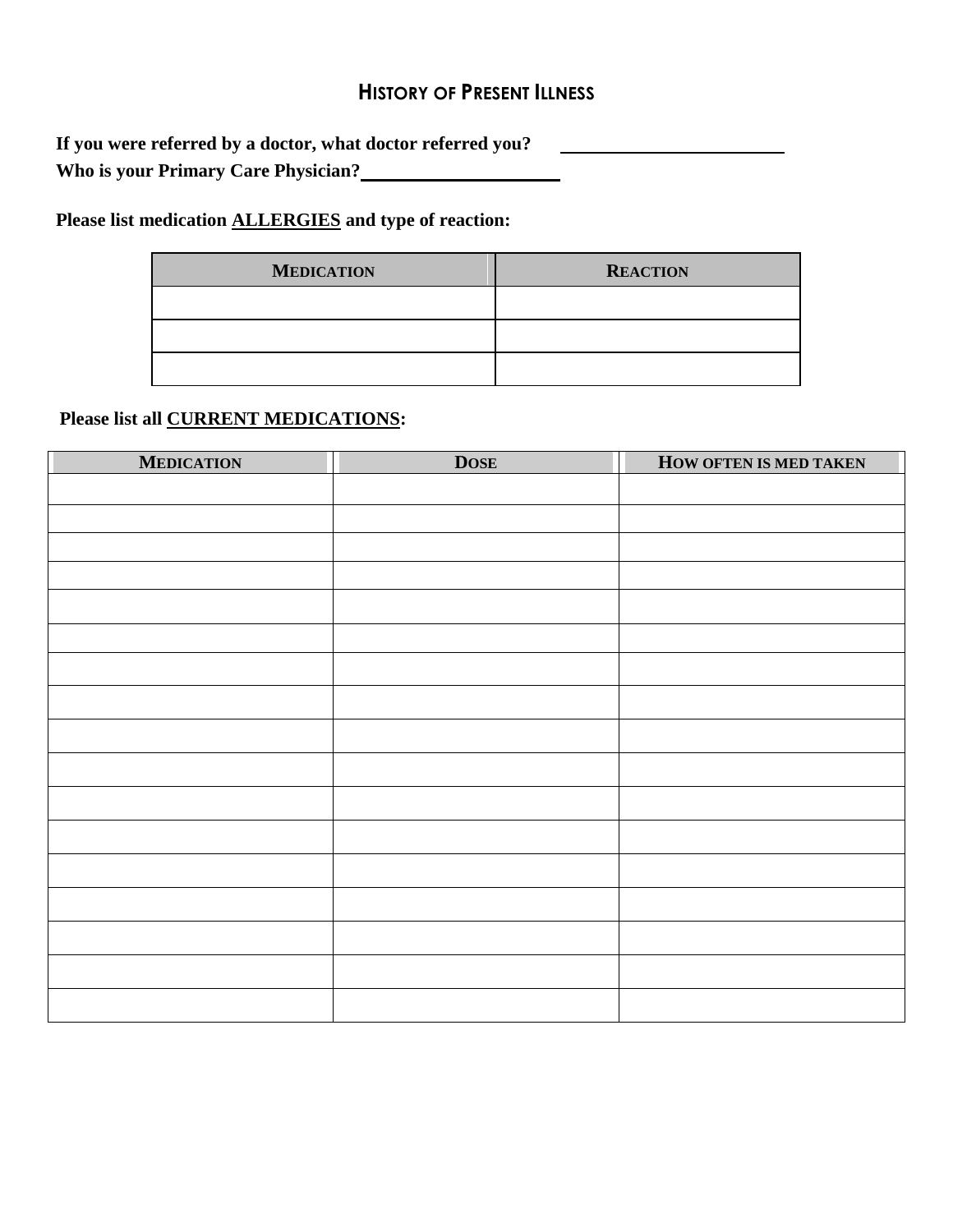Please select ANY of the following conditions related to your PAST MEDICAL HISTORY:

| <b>CARDIOVASCULAR</b>                                 | <b>ALLERGY/DERMATOLOGIC</b>     |  |
|-------------------------------------------------------|---------------------------------|--|
| Atrial fibrillation                                   | <b>Seasonal Allergies</b>       |  |
| Defibrillator                                         | Psoriasis (skin disease)        |  |
| Congestive heart failure                              | Frequent sinusitis              |  |
| <b>Blood</b> clots                                    | NEUROLOGICAL                    |  |
| Angina (chest pain)                                   | <b>Stroke</b>                   |  |
| Heart attack                                          | Alzheimer's                     |  |
| <b>Balloon or Stent</b>                               | Spinal disc disorder            |  |
| High cholesterol                                      | Migraine headaches              |  |
| High triglycerides                                    | Tension headaches               |  |
| High blood pressure                                   | Meningitis                      |  |
| Irregular heartbeat                                   | Multiple Sclerosis              |  |
| Aneurysm                                              | <b>Parkinson's Disease</b>      |  |
| <b>Stress test DATE:</b>                              | Neuropathy                      |  |
| Heart catheter DATE:                                  | Seizure disorder                |  |
| <b>RESPIRATORY</b>                                    | Mini-stroke                     |  |
| Asthma                                                | <b>ENDOCRINE</b>                |  |
| Chronic bronchitis/COPD/Emphysema                     | ***<br><b>Type 1 Diabetes</b>   |  |
| Pneumonia                                             | ***<br><b>Type 2 Diabetes</b>   |  |
| Blood clot to lung                                    | <b>Cushing's Disease</b>        |  |
| Sleep apnea                                           | Hyperthyroidism (overactive)    |  |
| Tuberculosis (TB)                                     | Hypothyroidism (underactive)    |  |
| <b>GASTROINTESTINAL</b>                               | Osteoporosis                    |  |
| Stones of the gallbladder                             | Goiter                          |  |
| Disease of the liver                                  | <b>HEMATOLOGIC</b>              |  |
| Polyp of the colon                                    | Pernicious anemia               |  |
| <b>Crohn's Disease</b>                                | <b>CANCER</b>                   |  |
|                                                       |                                 |  |
| Reflux                                                | Brain tumor                     |  |
|                                                       | <b>Breast cancer</b>            |  |
| Hepatitis<br>Irritable bowel                          |                                 |  |
|                                                       | Cervical cancer                 |  |
| Inflammation of pancreas                              | Colon cancer<br>Uterine cancer  |  |
| Peptic ulcer disease                                  |                                 |  |
| Ulcerative colitis<br><b>G-U/REPRODUCTIVE</b>         | Liver cancer<br>Leukemia        |  |
| Chronic renal failure                                 | Lung cancer                     |  |
| Glomerulonephritis                                    | Lymphoma                        |  |
| Recurrent urinary tract infections                    | Melanoma                        |  |
|                                                       |                                 |  |
| Kidney stones<br><b>MUSCULOSKELETAL</b>               | Ovarian cancer<br>Kidney cancer |  |
| Fibromyalgia                                          | Skin cancer                     |  |
| Chronic Fatigue Syndrome                              | Other cancer $(s)$ :            |  |
| Fracture(s) List if any:                              | <b>OTHER</b>                    |  |
|                                                       |                                 |  |
| Gout                                                  |                                 |  |
| Osteoarthritis                                        |                                 |  |
| Polymyalgia Rheumatica<br><b>Rheumatoid Arthritis</b> |                                 |  |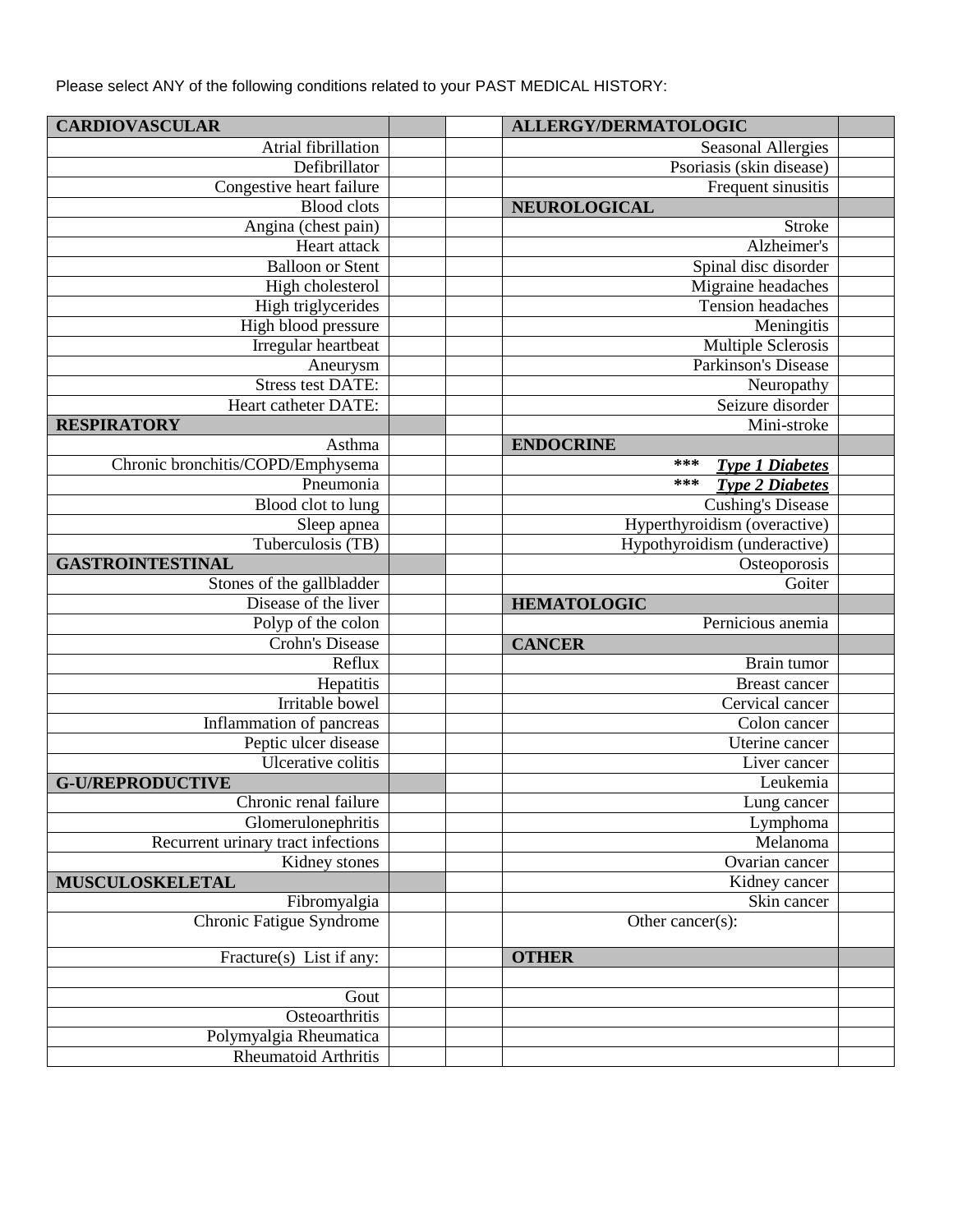# **Past Medical History (cont'd) Please check any of the following that you have ever had:**

| <b>PSYCHOLOGICAL</b>          | <b>SURGERIES YOU HAVE HAD &amp; DATE</b> |
|-------------------------------|------------------------------------------|
| Anxiety                       |                                          |
| Anorexia Nervosa              |                                          |
| <b>Bipolar Disorder</b>       |                                          |
| Bulimia                       |                                          |
| Depression                    |                                          |
| Obsessive-Compulsive Disorder |                                          |
| Schizophrenia                 |                                          |
| <b>EYES</b>                   |                                          |
| Cataracts                     | <b>NAME OF YOUR CURRENT DOCTORS</b>      |
| Glaucoma                      |                                          |
| <b>GYNECOLOGICAL</b>          |                                          |
| History of endometriosis      |                                          |
| Polycystic Ovarian Disease    |                                          |
| $HIV (+)$                     |                                          |
| <b>AIDS</b>                   |                                          |

# **FAMILY HISTORY Please use these abbreviations to indicate your FAMILY history for each individual:**

Father (F) Mother (M) Brother (B) Sister (S)

| <b>Bypass Surgery</b><br><b>High Cholesterol</b><br><b>Heart Attack</b><br><b>High Blood Pressure</b><br><b>Balloon Surgery</b><br><b>Thyroid Issues</b><br>Cancer | <u> 1980 - Jan Stein Harry Stein Harry Stein Harry Stein Harry Stein Harry Stein Harry Stein Harry Stein Harry St</u> | Aneurysm<br><b>Stroke</b><br><b>Diabetes</b> | <b>Kidney Stones</b><br>Alzheimer's disease<br><b>Stomach Ulcers</b><br>Menopause before age 40 |                                            |
|--------------------------------------------------------------------------------------------------------------------------------------------------------------------|-----------------------------------------------------------------------------------------------------------------------|----------------------------------------------|-------------------------------------------------------------------------------------------------|--------------------------------------------|
| <b>SOCIAL HISTORY</b>                                                                                                                                              |                                                                                                                       |                                              |                                                                                                 |                                            |
| <b>Marital Status:</b>                                                                                                                                             | Single<br>Married                                                                                                     | Divorced                                     | Widowed                                                                                         | Other: $\qquad \qquad$                     |
| Exercise:<br>Never                                                                                                                                                 | Seldom<br>Daily                                                                                                       | Weekly                                       |                                                                                                 | Type of exercise:                          |
| <b>HABITS</b>                                                                                                                                                      |                                                                                                                       |                                              |                                                                                                 |                                            |
| Tobacco:                                                                                                                                                           | Never smoked                                                                                                          | Past tobacco use                             |                                                                                                 | Current tobacco use<br>Cigarettes per day: |
| Alcohol:                                                                                                                                                           | Non-drinker                                                                                                           | Rare                                         | Social                                                                                          | Regular use:                               |

New Patient Packet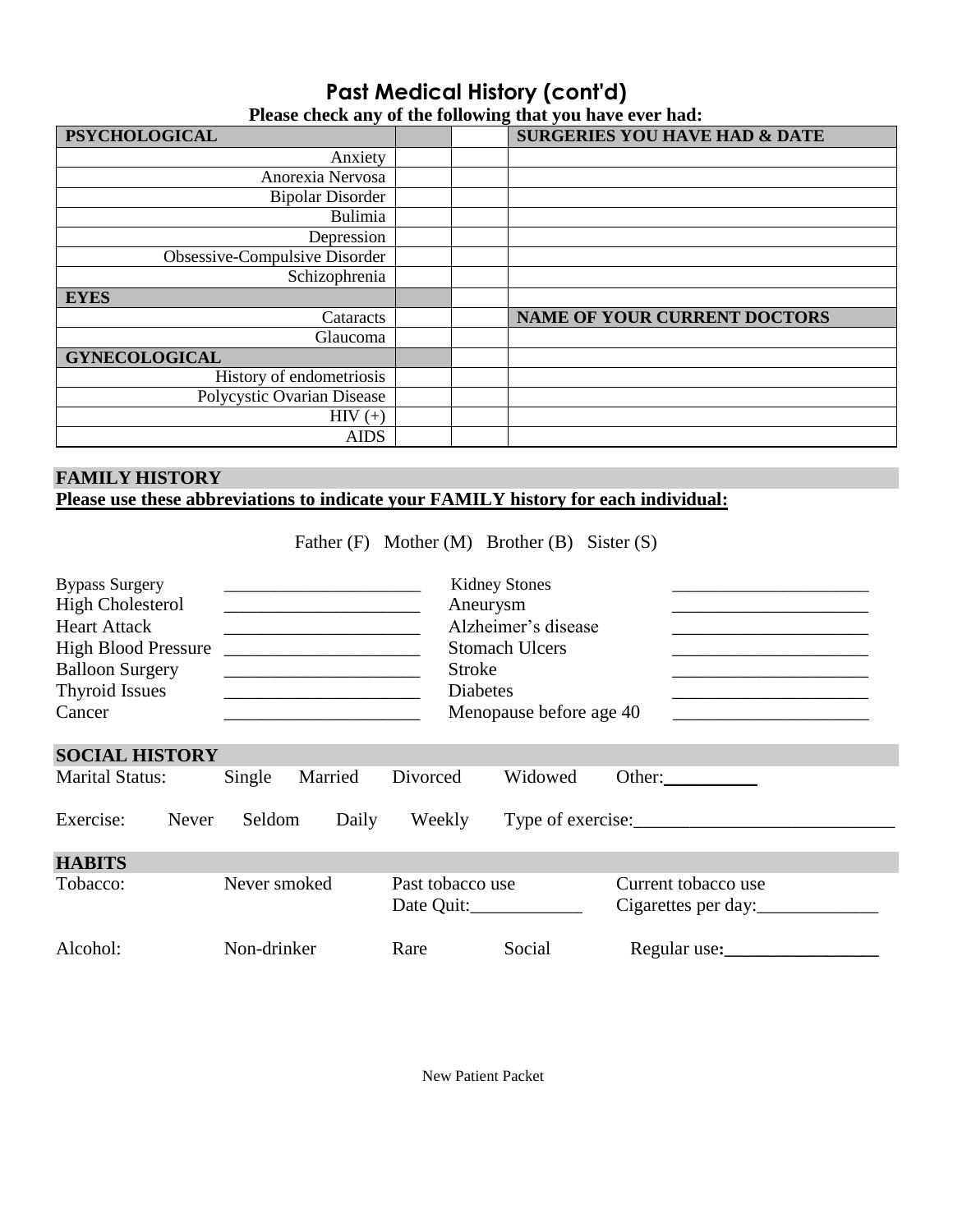# **The Diabetes Center, P.L.L.C. 1278 Ocean Springs Rd Ocean Springs, MS 39564**

Medicare Only:

I, \_\_\_\_\_\_\_\_\_\_\_\_\_\_\_\_\_\_\_\_\_\_\_\_\_\_\_\_\_\_\_\_\_\_, understand that I am responsible for any balance on my account that is not paid by Medicare. I realize this may include charges for any office visits, lab tests, or procedures incurred with The Diabetes Center, P.L.L.C.

| <b>Patient Printed Name</b>                                       |                                                                                                                                                                                                                                                                                                           | <b>Patient Signature</b> |                     |
|-------------------------------------------------------------------|-----------------------------------------------------------------------------------------------------------------------------------------------------------------------------------------------------------------------------------------------------------------------------------------------------------|--------------------------|---------------------|
|                                                                   | <b>ACKNOWLEDGEMENT OF RECEIPT OF</b><br><b>NOTICE OF PROVIDER PRIVACY PRACTICES</b><br><b>&amp; FINANCIAL POLICY AGREEMENT</b>                                                                                                                                                                            |                          |                     |
|                                                                   | I acknowledge that I have received a copy of the current 2003 Health Information Portability and Accountability<br>Act of 1996 (HIPPA) guidelines. I also acknowledge that I have received a copy of the current The Diabetes<br>Center, P.L.L.C. Financial Policy and understand them in their entirety. |                          |                     |
| <b>Printed Name</b>                                               | <b>Patient Signature</b>                                                                                                                                                                                                                                                                                  | Date                     |                     |
|                                                                   | <b>PATIENT INFORMATION CONSENT FORM</b>                                                                                                                                                                                                                                                                   |                          |                     |
| information to the following persons listed below.<br><b>NAME</b> | information such as test results, prescription changes, appointment dates and times, as well as billing/insurance<br><b>RELATIONSHIP TO PATIENT</b>                                                                                                                                                       |                          | <b>CONTACT INFO</b> |
|                                                                   | This release will stay in effect indefinitely from the date signed or until the patient states otherwise in writing to                                                                                                                                                                                    |                          |                     |
| this office.                                                      |                                                                                                                                                                                                                                                                                                           |                          |                     |
|                                                                   |                                                                                                                                                                                                                                                                                                           |                          |                     |

Employee Witness Signature Date

\_\_\_\_\_\_\_\_\_\_\_\_\_\_\_\_\_\_\_\_\_\_\_\_\_\_\_\_\_\_ \_\_\_\_\_\_\_\_\_\_\_\_\_\_\_\_\_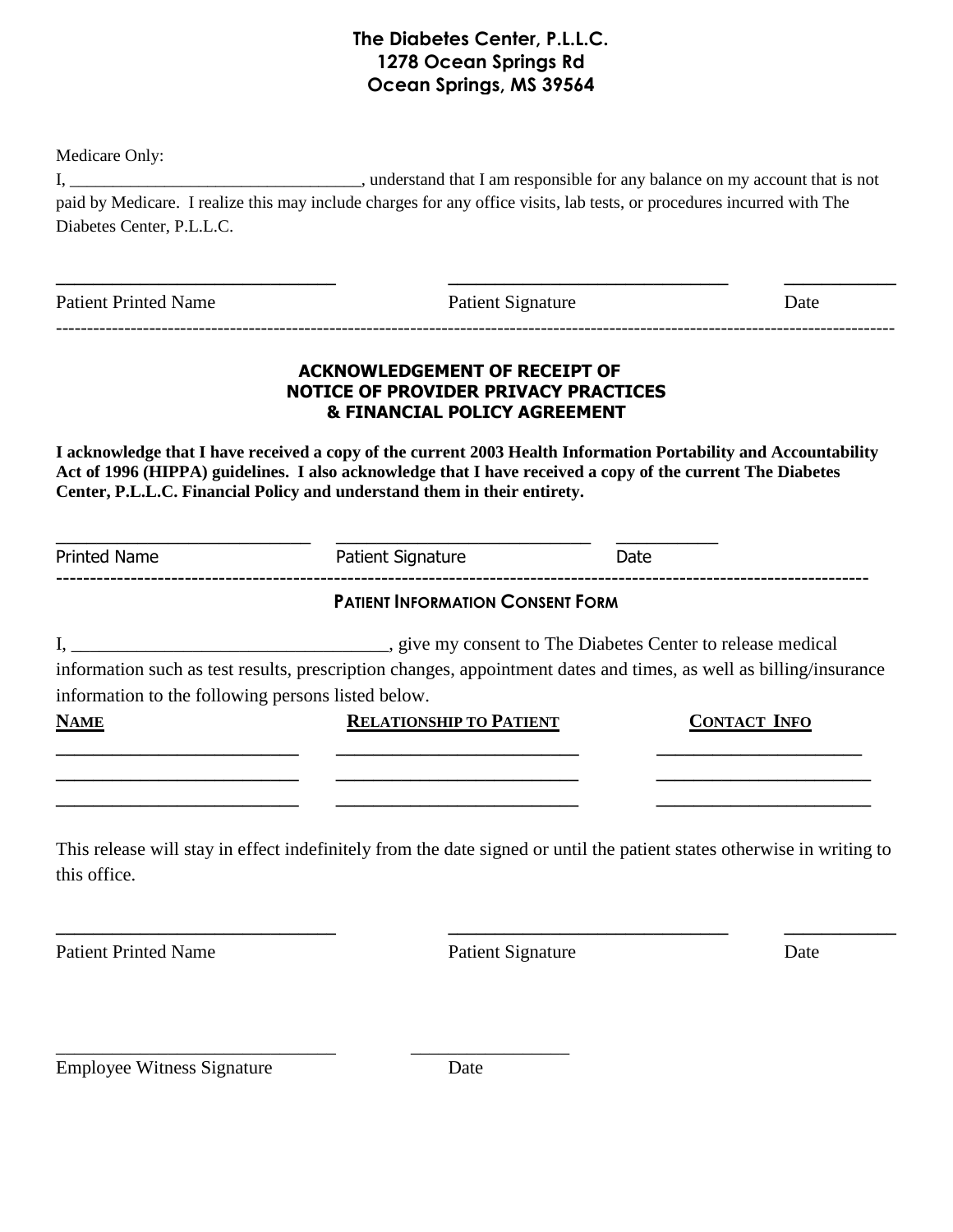Diabetes History:

- Date diabetes was first diagnosed:
- How many times do you get up to urinate during the night?
- Do you have any of the following sensations in your feet or hands? (please check all that apply):
	- \_\_\_numbness
	- \_\_\_ tingling
	- \_\_\_ burning
	- \_\_\_ NONE OF THE ABOVE
- Do you have a full stomach a long time after eating? Yes No
- Previous treatment for diabetes has included: (check all that apply)
	- No prior medications
	- \_\_\_\_\_Micronase, Diabeta, Glynase, Amaryl, Prandin, Precose
	- \_\_\_\_\_Avandia
	- \_\_\_\_\_Actos
	- \_\_\_\_\_Glucophage
	- \_\_\_\_\_Insulin \_\_\_\_\_\_\_\_\_\_\_\_\_\_
	- \_\_\_\_\_Other \_\_\_\_ **\_\_\_\_\_\_**
- Has the eye doctor mentioned Diabetes has affected the blood vessels of your eyes? Yes No
- Have you been told you have protein in your urine? Yes No
- Do you have high blood pressure? Yes No
- Do you have high cholesterol? Yes No
- Do you have high triglycerides? Yes No
- Have you had foot ulcers? Yes No
- Have you had foot infections? Yes No
- How often do you have low blood sugar reactions? (please check one)
	- Not at all
	- \_\_\_\_\_\_Seldom
	- **Frequently**
- When was your last visit to an ophthalmologist (eye doctor)?
- How often do you check your own feet for a callus, ulcer, cuts, sores, etc? \_\_\_\_\_\_\_\_\_\_\_\_\_\_\_\_\_\_\_\_\_\_\_
- How often do you check your blood sugar? (please check)
	- \_\_ 2 times per day
	- \_\_\_\_3 times per day
	- \_\_\_\_4 times per day
	- \_\_\_\_weekly
	- Other and the state of the state of the state of the state of the state of the state of the state of the state

\*\*My blood sugar ranges from \_\_\_\_\_\_\_\_ to \_\_\_\_\_\_\_\_\_

- What kind of diabetes education have you received? (please circle all that apply)
	- \_\_\_\_Talked with dietitian
	- Previous diabetes individual classes
	- Previous diabetes group classes
	- \_\_\_\_Other
	- \_\_\_\_ NONE